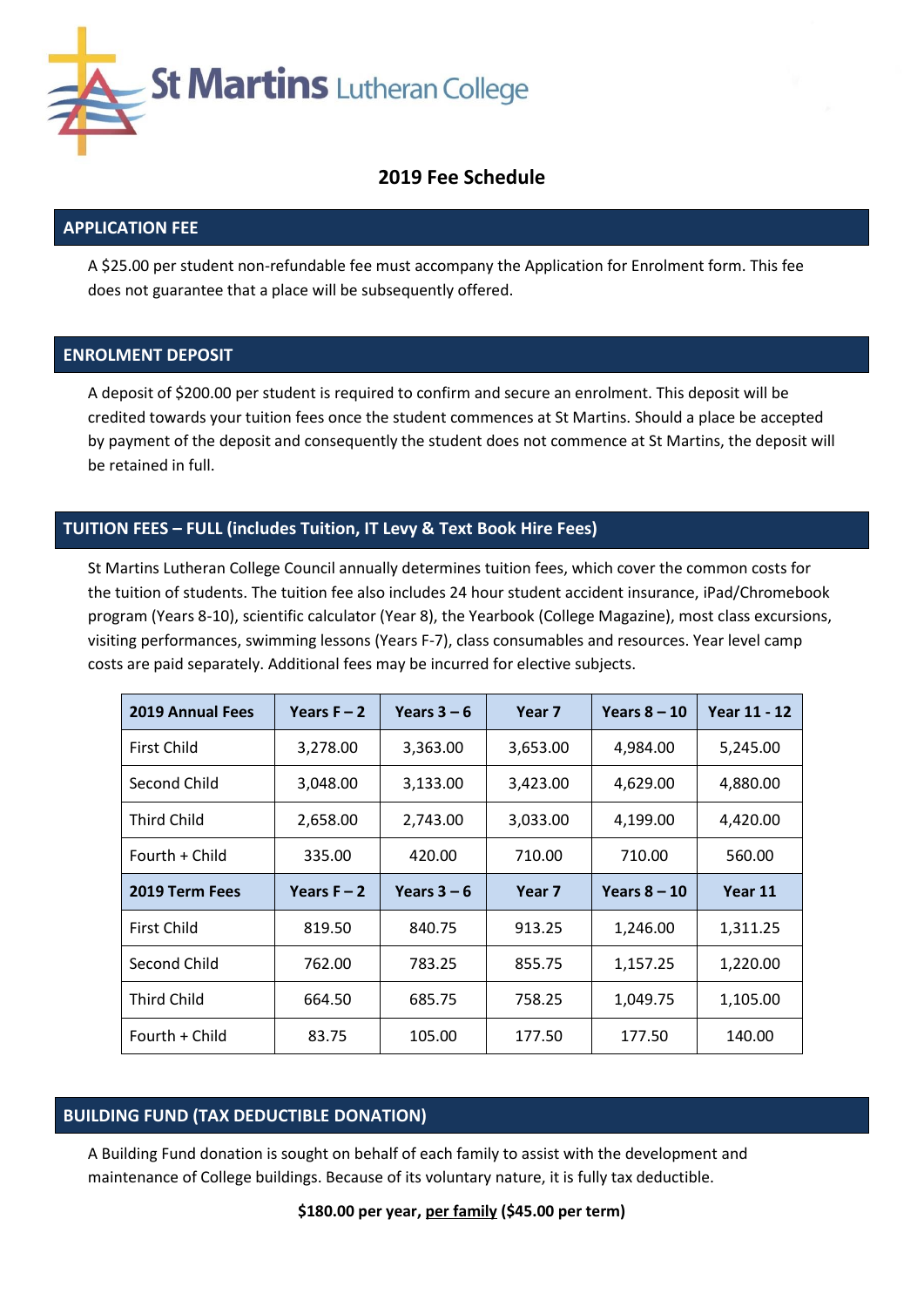#### **PAYMENT ARRANGEMENTS**

All parents and/or guardians are required to complete a Direct Debit Payment Plan - this occurs upon confirmation of enrolment.

Variations of payment options to the Direct Debit Payment Plan must be negotiated with the Finance Officer or Business Manager prior to commencement at St Martins.

Payment options include weekly, fortnightly, monthly and annually.

**Direct Debits currently in place** will be adjusted to reflect 2019 fees.

## **EARLY SETTLEMENT DISCOUNT**

Annual fees paid in full on or before 31<sup>st</sup> March 2019 will receive an early settlement discount of 5%. (Discount does not apply to the Building Fund donation)

#### **TUITION FEES IF ELIGIBLE FOR SCHOOL CARD**

The School Card scheme is administered by the Department for Education and Child Development for fulltime students of low income families. Students who are eligible for assistance under the Government School Card scheme will receive a tuition fee discount. School Card applications open in January and discounts will only be applied to accounts once School Card approvals have been granted by the Department for Education and Child Development.

| <b>2019 Annual Fees</b> | Years $F - 2$ | Years $3 - 6$ | Year 7   | Years $8 - 10$ | Year 11 - 12        |  |
|-------------------------|---------------|---------------|----------|----------------|---------------------|--|
| First Child             | 1,806.60      | 1,891.60      | 2,181.60 | 2,847.20       | 2,902.60            |  |
| Second Child            | 1,691.60      | 1,776.60      | 2,066.60 | 2,669.70       | 2,720.10            |  |
| <b>Third Child</b>      | 1,496.60      | 1,581.60      | 1,871.60 | 2,454.70       | 2,490.10            |  |
| Fourth + Child          | 335.00        | 420.00        | 710.00   | 710.00         | 560.00              |  |
|                         |               |               |          |                |                     |  |
| 2019 Term Fees          | Years $F - 2$ | Years $3 - 6$ | Year 7   | Years $8 - 10$ | <b>Year 11 - 12</b> |  |
| First Child             | 451.65        | 472.90        | 545.40   | 711.80         | 725.65              |  |
| Second Child            | 422.90        | 444.15        | 516.65   | 667.45         | 680.00              |  |
| <b>Third Child</b>      | 374.15        | 395.40        | 467.90   | 613.70         | 622.55              |  |

#### **FEE REMISSIONS**

Fee Remissions are available to those considering an independent Christian education but find themselves in a financial position that may exclude them. The College Council sets aside limited funding each year to provide fee concessions in compassionate support of families where special circumstances and genuine financial hardship exists. **Fee Remissions are considered in February of each year and families wishing to be considered for a remission in 2019 are required to complete an application form available from the Business Manager.**

If you are experiencing difficulty in meeting tuition fees, please contact the Business Manager. Students should not be enrolled on the assumption that a fee concession will be granted.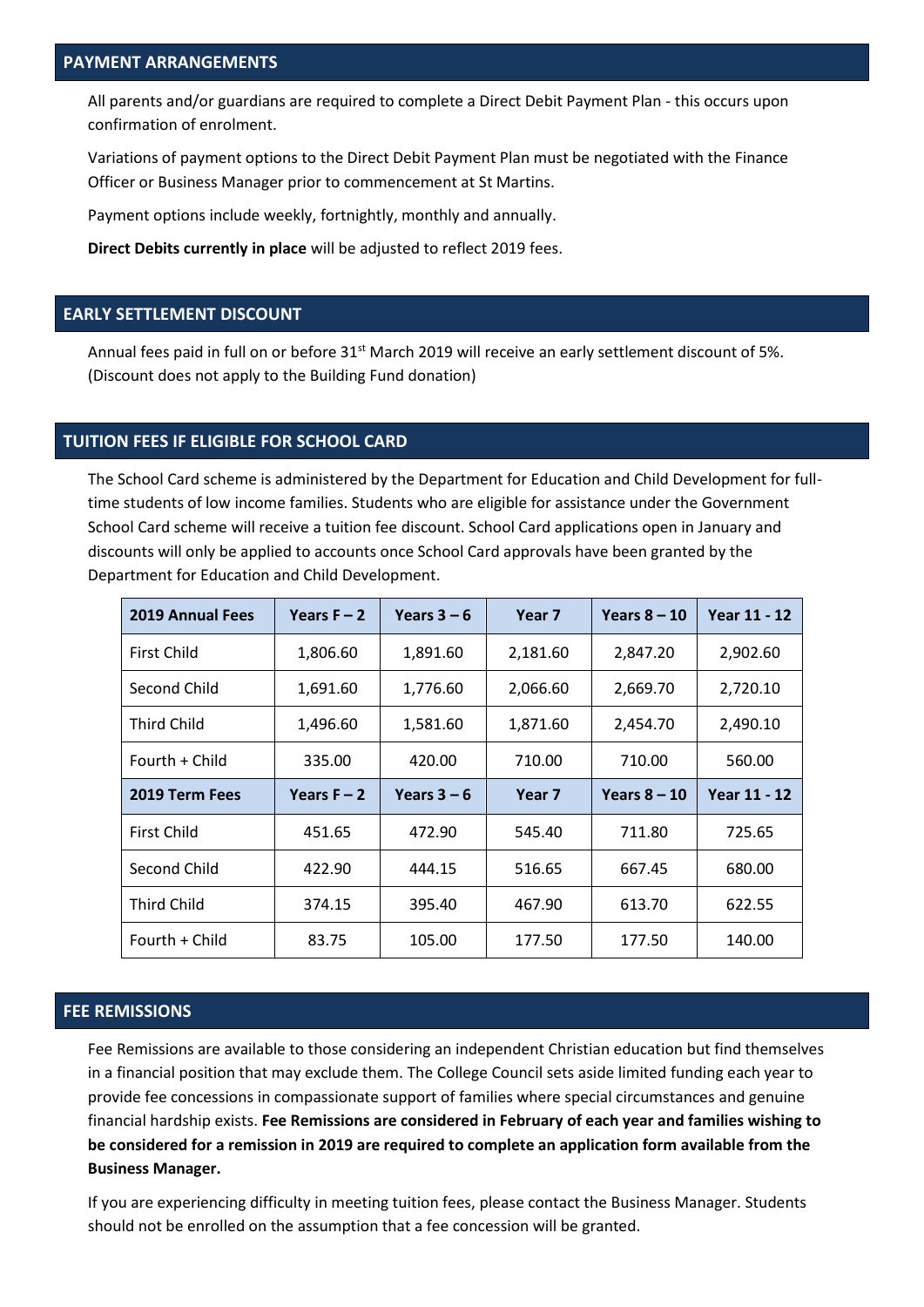The College contracted bus services attract the following charges;

| <b>Destination</b>     | Per student/per year | Capped at per family/per year |  |  |
|------------------------|----------------------|-------------------------------|--|--|
| Port MacDonnell        | 630.00               | 1,260.00                      |  |  |
| Glencoe                | 420.00               | 840.00                        |  |  |
| Millicent / Tantanoola | 630.00               | 1,260.00                      |  |  |
| Tarpeena / Nangwarry   | 420.00               | 840.00                        |  |  |
| Penola                 | 630.00               | 1,260.00                      |  |  |
| Naracoorte             | 1,050.00             | 2,100.00                      |  |  |
| Strathdownie           | 525.00               | 1,050.00                      |  |  |

#### **SCHOLARSHIPS**

Academic scholarships are generally available on an annual basis for students entering Year 8, Year 10 and Year 11. Scholarship applications close at the end of June of each year, with an examination held in August.

## **CAMP COSTS**

The following camp costs are an estimate for household budgeting purposes (based on 2018 figures). Actual costs will be advised by class teachers as the year progresses.

| Year 2 | Year 3                   | Year 4 | Year 5 | Year 6 | Year 7 | Year 8 |        | Year 9   Year 10   Year 11 |        |
|--------|--------------------------|--------|--------|--------|--------|--------|--------|----------------------------|--------|
| 25.00  | $\overline{\phantom{0}}$ | 85.00  | 135.00 | 40.00  | 550.00 | 190.00 | 150.00 | 250.00                     | 185.00 |

## **PENALTIES**

Accounts not paid by the agreed payment arrangement are then in default and become due and payable by the end of the month in full.

Should your direct debit arrangement be dishonoured a fee of \$2.50 will be added to your account.

In the event that the account defaults continuously, debt collection processes may be engaged for recovery purposes. All associated recovery costs incurred will be added to your account.

The College Council reserves the right to terminate an enrolment when an account remains in continual default, however, such a termination process will normally take place only after negotiations have ceased or where there is no cooperation from parents/guardians in respect to the payment of the outstanding account.

Parents will be charged the replacement cost of lost/damaged College property and resources.

### **WITHDRAWING/EXITING STUDENTS**

If a student will be withdrawing from the College, one term's written notice in advance to the Principal is required. Failure to provide a full term's notice will result in a term's tuition fee being charged in lieu of notice.